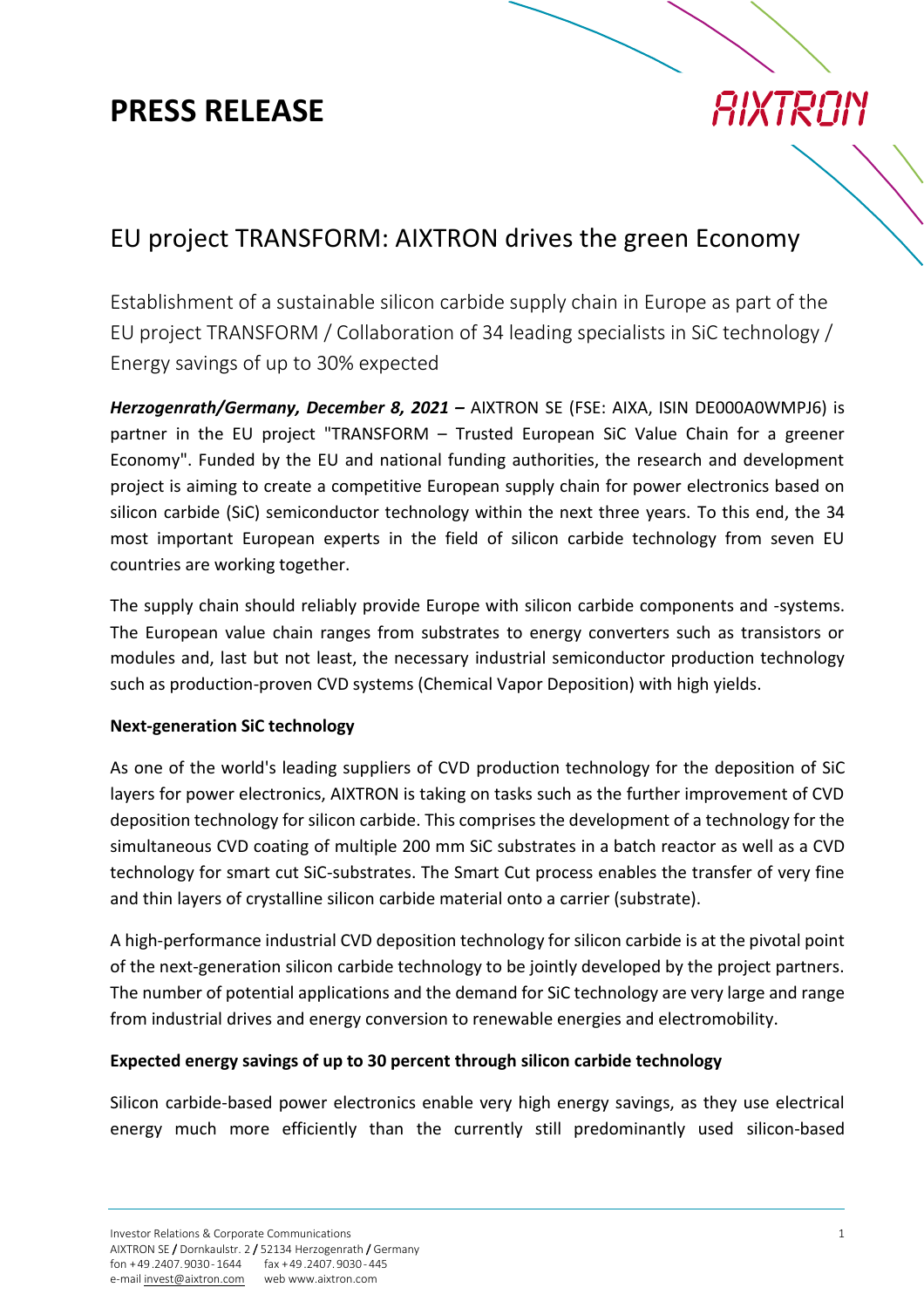### *RIXTRAN*

semiconductors. Depending on the application, energy savings of up to 30 percent are expected through the use of silicon carbide technology.

"With such a powerful and at the same time energy-saving silicon carbide supply chain, we can finally holistically optimize power electronics systems and thus achieve the energy efficiency we urgently need. TRANSFORM can make this important contribution not only to European competitiveness, but also to a more sustainable and greener economy in Europe by significantly increasing energy efficiency with SiC technology," says Prof. Dr. Michael Heuken, Vice President Advanced Technologies at AIXTRON.

The TRANSFORM project is funded by the European Commission (registration number 16MEE0131).

#### **Contact Persons**

Guido Pickert Vice President Investor Relations & Corporate Communications fon +49 (2407) 9030-444 e-mai[l g.pickert@aixtron.com](mailto:g.pickert@aixtron.com)

Rita Syre Senior PR Manager fon +49 (2407) 9030-3665 mobile +49 (162) 269 3791 e-mail [r.syre@aixtron.com](mailto:r.syre@aixtron.com)

#### **About AIXTRON**

AIXTRON SE is a leading provider of deposition equipment to the semiconductor industry. The Company was founded in 1983 and is headquartered in Herzogenrath (near Aachen), Germany, with subsidiaries and sales offices in Asia, United States and in Europe. AIXTRON´s technology solutions are used by a diverse range of customers worldwide to build advanced components for electronic and optoelectronic applications based on compound or organic semiconductor materials. Such components are used in a broad range of innovative applications, technologies and industries. These include Laser and LED applications, display technologies, data transmission, SiC and GaN power management and conversion, communication, signaling and lighting as well as a range of other leading-edge applications.

Our registered trademarks: AIXACT®, AIXTRON®, APEVA®, Close Coupled Showerhead®, EXP®, EPISON®, Gas Foil Rotation®, OptacapTM, OVPD®, Planetary Reactor®, PVPD®, STExS®, TriJet®

For further information on AIXTRON (FSE: AIXA, ISIN DE000A0WMPJ6) please visit our website at: [www.aixtron.com](http://www.aixtron.com/)